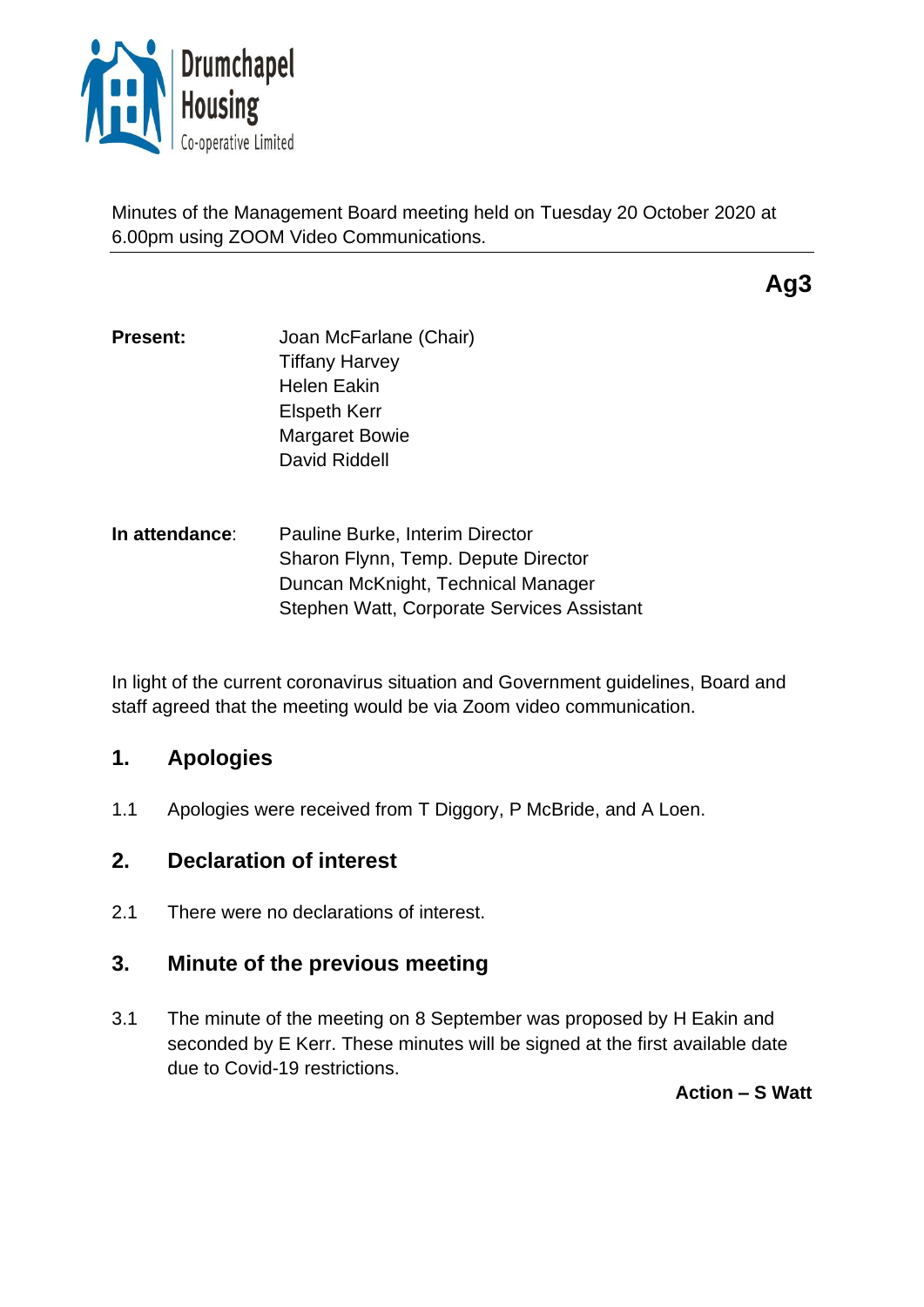## **4. Matters arising**

4.1 The Director informed the Board that member J McAllister had resigned for personal reasons which Board duly accepted.

# **5. Acting Director's report**

## **5.1 Office of the Scottish Charity Regulator return 2019/20**

- 5.1.1 The OSCR annual return for 2019/20 was presented to the Board for approval.
- 5.1.2 The Board approved the return which is due to be submitted by the end of December 2020.

### **5.2 Financial Conduct Authority return 2019/20**

- 5.2.1 The Financial Conduct Authority (FCA) annual return for 2019/20 was presented to the Board for approval.
- 5.2.2 The Board approved the FCA return which is due to be submitted by the end of October.

### **5.3 Payment and benefits mid-year report**

- 5.3.1 The Director presented a mid-year report on Entitlements, Payments and Benefits advising that there have been no entries in the register for the period April to September 2020.
- 5.3.2 The Board noted the mid-year report.

### **5.4 Business plan targets mid-year report**

- 5.4.1 The Director referred to the mid-year report for the Business Plan which was agreed in June 2020 and highlighted the items that had been both achieved and delayed due to the impacts of Covid-19 which have been reported to Board previously.
- 5.4.2 The Director reported that the matter of rents being more affordable is an area that the Co-operative is continually working towards and that this has shown an incremental progress year-on-year. The Director advised that there will be a proposal brought to the next Board meeting on the rent review for 2021/2022 and provided a paper from Glasgow West of Scotland Forum and Scottish Housing Regulator for discussion.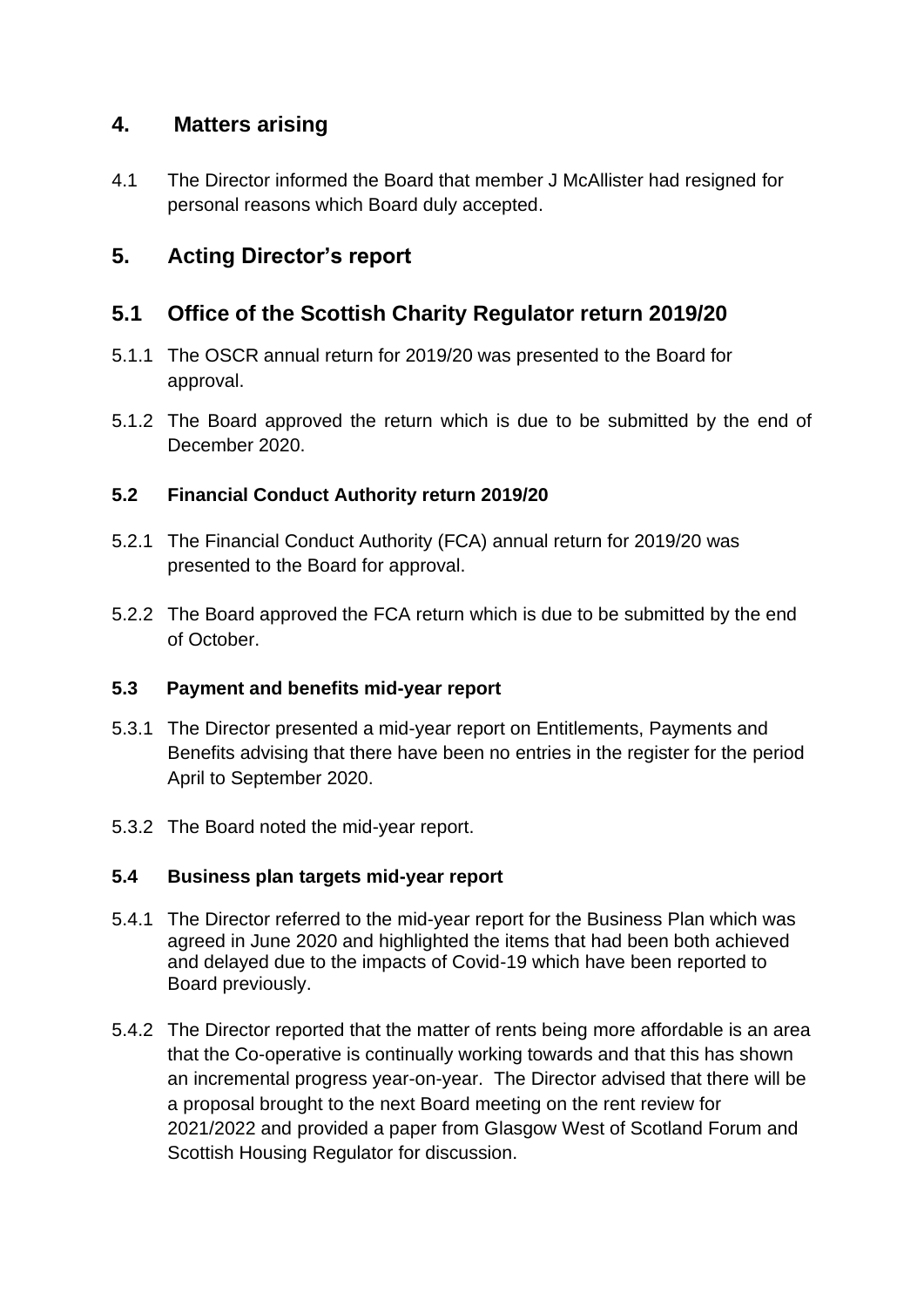The Board requested that the Director should bring a report for the next meeting based on both a rent freeze and Consumer Price Index in October 2020

#### **Action – P Burke**

5.4.3 The Board noted the Business Plan update.

#### **5.5 Value for Money statement 2020-2023**

- 5.5.1 The Director presented the Value for Money statement for 2020/23 and advised that this had now been reviewed for the meeting. The Director highlighted areas for the Board to consider on rents and staffing costs.
- 5.5.2 The approach taken by applying CPI increases to the rent had served the Cooperative well over the past four years towards aligning rent costs with our peers in the Drumchapel area. In terms of staffing costs, we are slightly higher than our peers which would be reviewed as part of the options appraisal.

The overall conclusion is that Co-operative is able to demonstrate value for money and that tenants' views are improving on this, it is however noted that some areas of further improvement are required.

5.5.3 A Board member asked about the costs of removing bulk during the council service being suspended; the Director advised that this was in the region of £8,200 between 1 April and 30 September. The Technical Manager advised that this was a concern as it is likely that bulk services will become a charge from the council and the Co-operative could not sustain the levels of costs. The Director advised that a letter from Glasgow West of Scotland Forum concerning the council's suspended bulk uplift service will be shared with Board members.

#### **Action – P Burke**

5.5.4 The Board approved the Value for Money update.

#### **5.6 Assurance update**

5.6.1 As agreed at the last Board meeting, the Annual Assurance Statement will be submitted to Scottish Housing Regulator by 30 November 2020 following a Special Board Meeting on 24 November 2020 to approve the statement. The Depute Director requested that Board members are able to contact either P Burke or S Flynn prior to the meeting to discuss any issues or queries that they may have.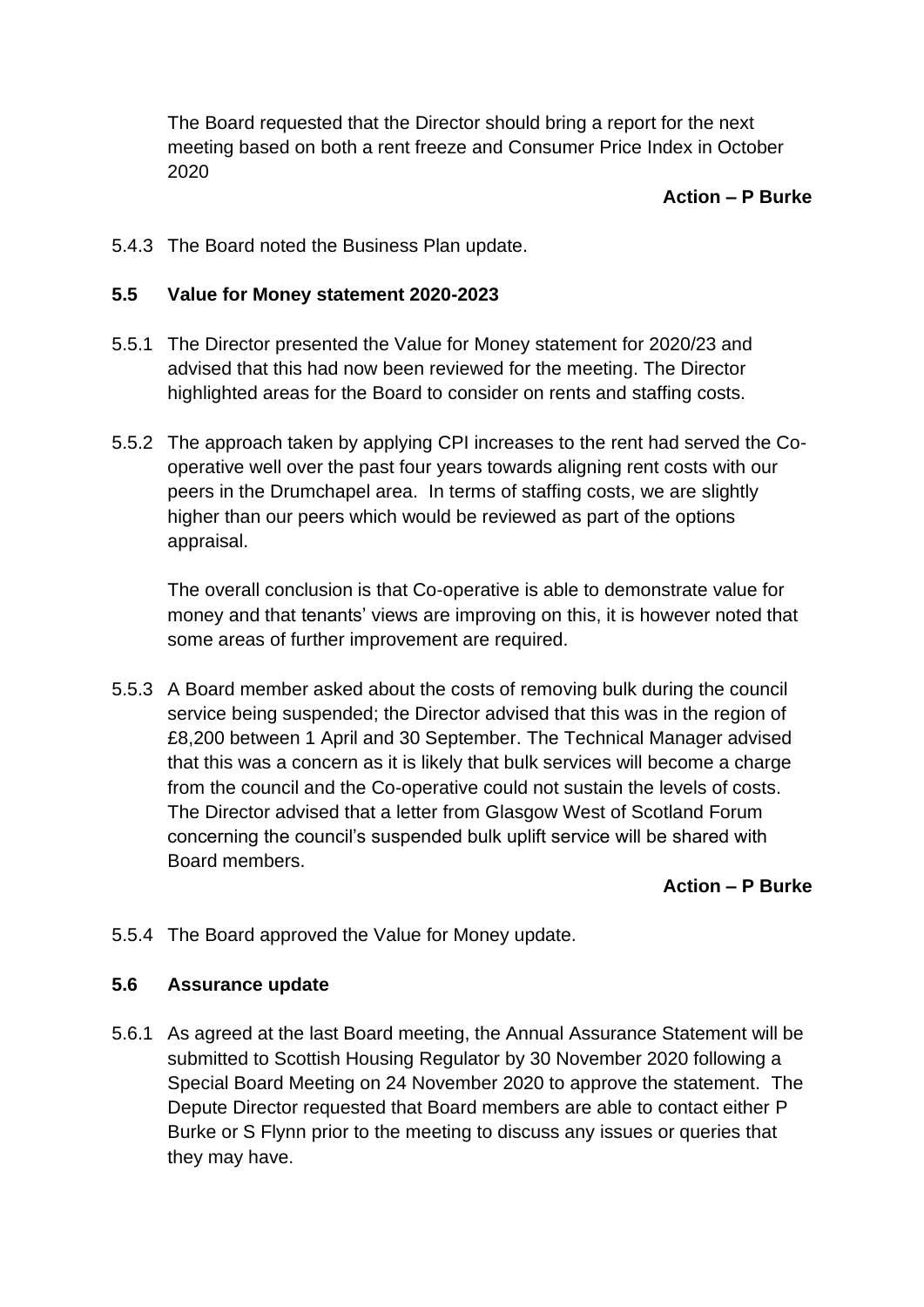5.6.2 The Board noted the Assurance update.

#### **5.7 Management Team report**

- 5.7.1 The Senior team presented the Covid-19 update with the default position remaining that the office is closed, and staff are working from home with all services provided.
- 5.7.2 With additional restriction measures being reported by the Scottish Government, the Board were asked to consider making a decision on how long the office should remain closed to staff and the public. The Board discussed the uncertainty around short-term decisions and the risks of a second-wave of Covid-19 and normal winter virus outbreaks and decided that the office should remain closed until at least the Board meeting in January 2021 when a further decision would be made. The Board advised the Director to ask staff to continue to work from home to ensure their safety and wellbeing.

### **Action – P Burke**

- 5.7.3 One staff member remains on partial furlough with the scheme due to close on 31 October 2020.
- 5.7.4 The Board noted the Management Team report.

# **6. Temporary Depute Director's report**

### **6.1 Performance report – Quarter 2**

- 6.1.1 The Depute Director presented the Board with the quarter two performance report and appendices highlighting the cumulative rent management and arrears position as an ongoing concern. It was also noted that both anti-social behaviour and service delivery complaints had increased and a positive reduction in days to relet by 7.7days.
- 6.1.2 The Board noted the Performance report update and appendices from Citizens Advice Bureau and Glasgow West of Scotland Forum.

#### **6.2 Maintenance progress report**

6.2.1 Board member asked why the special meeting for 24 September 2020 had not taken place, Technical Manager advised that unfortunately tender reports were not available to be issued 7 days prior to the meeting date and as a consequence the meeting could not progress as planned.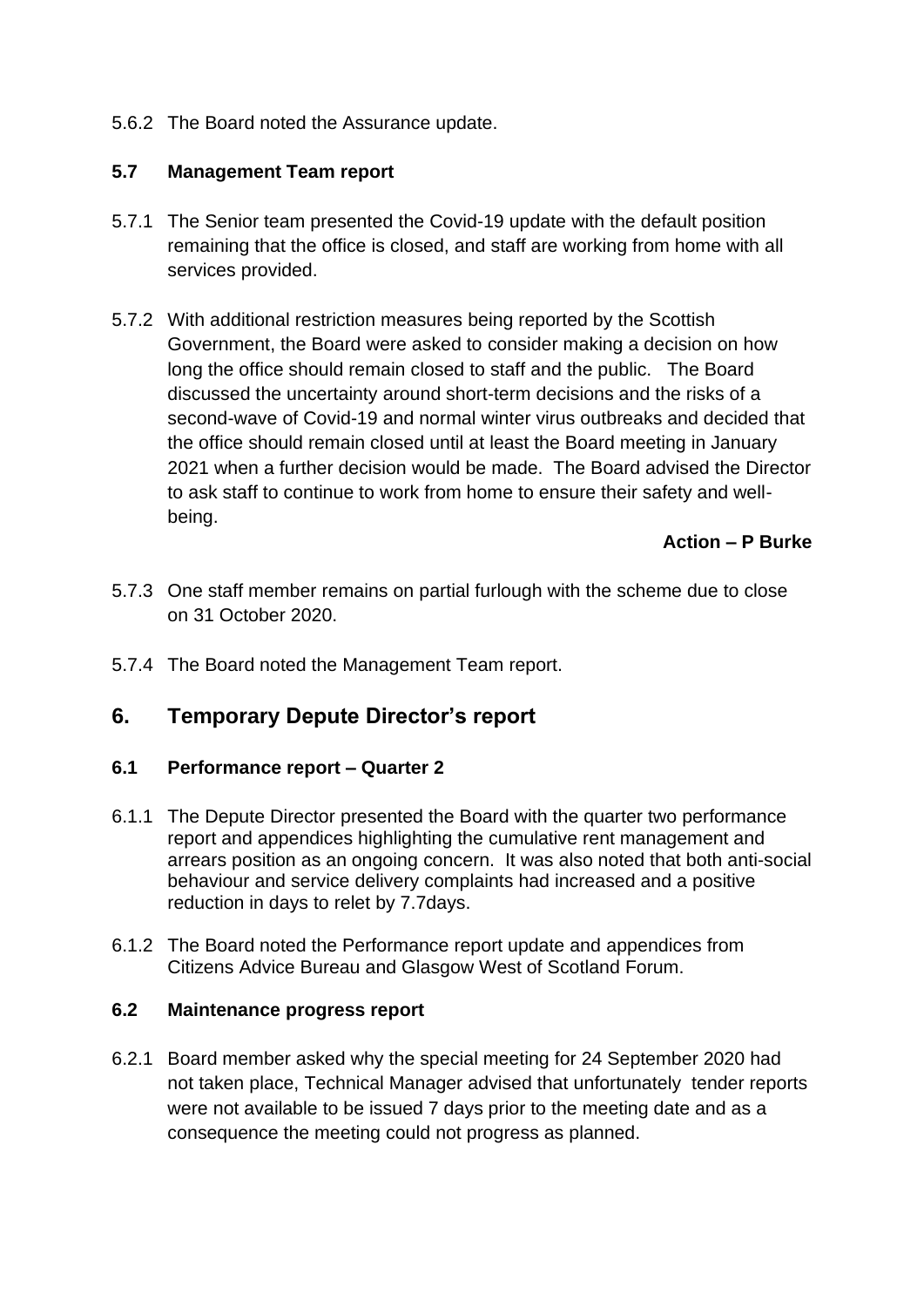6.2.2 It was confirmed that in accordance with approval granted at the September meeting, L& D Plumbing & Tiling Ltd had been appointed to carry out the kitchen and boiler replacement contract with a revised contract sum of £601,811.42, in line with five-year projections.

Reports on tenders were presented for window and bathroom replacement contracts and board agreed to appoint the contractors who submitted the most economically advantageous tenders. Sidey Solutions Ltd to be appointed for window replacement at the agreed contract sum of £107.773.12 and MCN (Scotland) Ltd to be appointed for bathroom replacement at the agreed contract sum of £90,057.00.

## **6.3 Block profiling request**

6.3.1 A report was presented with a request from MAPPA on block profiling. Following discussion, the Board noted the contents of the request and approved the recommendation to sign the new Information Sharing Protocol.

### **6.4 Bad debt write off report – Quarter 2**

6.4.1 The Depute Director requested a bad debt write off within policy, however advised the Board that the paper presented required a late change to the requested amount of £ £5,542.12; the request had included an amount dated 17 August which should not appear on this quarterly write off request and was therefore removed. The new request was £1,702.26 which was subsequently approved by the Board.

### **6.5 Former tenant credit write off report – Quarter 2**

6.5.1 The Housing Management team requested approval for former tenant credit write off as per policy which amounted to £318.37. Board approved the request to write off the credits.

# **7. Policy review**

- 7.1 The Director referred to the Policy Review schedule attached at item Ag7.1(i) and advised Board that these policies had been placed on the Board Portal for reviewing.
	- Procurement
	- Repair and Maintenance
	- Void Management
	- Asbestos in tenancies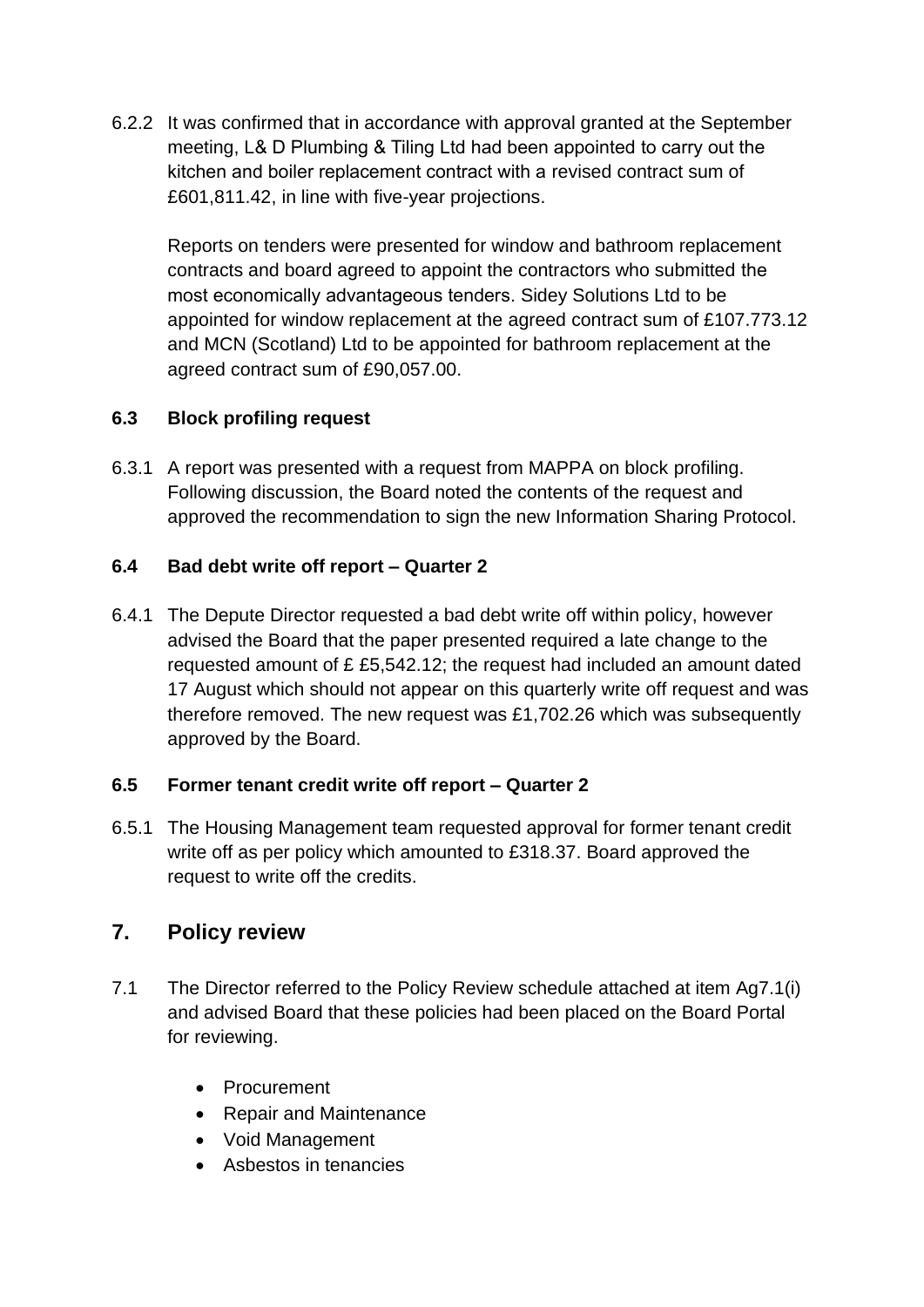7.2 The Technical Manager discussed the policies and confirmed that consultation had progressed with tenants and staff. The Co-operative had used SurveyMonkey to carry out some of the consultation. This provided important feedback which was incorporated within the policies.

A Board member requested that more information on the handyman service is made available for tenants. It was agreed that this would be included on the website and newsletter articles, together with services available via Glasgow City Council.

#### **Action – S Watt**

7.3 The Director advised the Financial Regulations Policy and Financial Procedures had been reviewed however due to the maintenance policies reviewed this month these will be brought to the December Board meeting for approval.

#### **Action – P Burke**

- 7.4 The Director advised that the Treasury Management Policy is due for review in December 2021.
- 7.5 The Board noted and approved the suite of Maintenance policies and noted the revised dates for financial and treasury management policies and procedures.

### **8. Governance**

#### **8.1 Membership Report**

8.1.1 There were 39 prospective members brought to this meeting and 11 Share Certificates which were approved by the Board.

#### **8.2 Notifiable Events**

- 8.2.1 The notifiable events report was presented to the Board.
- 8.2.2 The Board noted the notifiable events update.

## **9. Audit, Risk and Staffing sub-Committee**

9.1 There were no sub-Committee minutes to review.